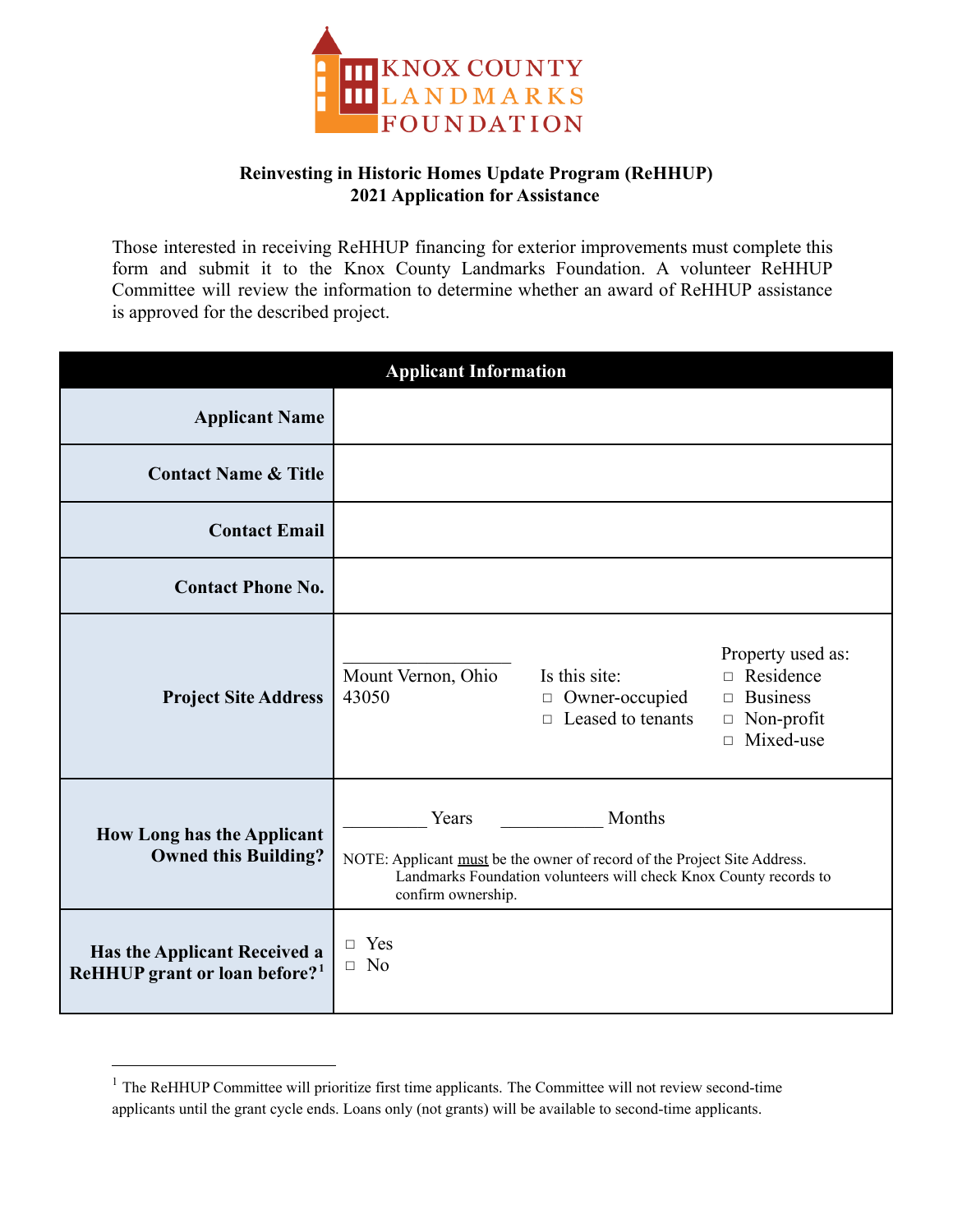| Has the work described in the<br>project scope of work already<br>been completed? <sup>2</sup> | Yes<br>$\Box$ No                                                                                                                                                                                                                                                                                                                                                                      |
|------------------------------------------------------------------------------------------------|---------------------------------------------------------------------------------------------------------------------------------------------------------------------------------------------------------------------------------------------------------------------------------------------------------------------------------------------------------------------------------------|
| <b>Complete the Following</b>                                                                  | APPLICANT MUST SUBMIT THE FOLLOWING:<br>$\Box$ Proof of Ability to Pay: Applicants must attach their most recent<br>bank statements for the past two months.<br>Attachments: $\Box$ As-is "Before" Photos of the Project Site<br>$\Box$ Two (2) Written Bids for All Exterior Improvement Work to be<br>Performed under the Project<br>$\Box$ Corporate Resolution (Non-profits Only) |

## **Project Site – Current Condition**

| Troject site – Current Conditions                                                                                                                                                                         |                                                                                            |  |
|-----------------------------------------------------------------------------------------------------------------------------------------------------------------------------------------------------------|--------------------------------------------------------------------------------------------|--|
| In the Space Provided,<br><b>Describe the Project Site's</b><br><b>Current Conditions, including</b><br><b>Building &amp; Site Improvement</b><br><b>Needs</b><br>(Attach additional sheets if necessary) | EXAMPLE: The front of my house has rotted wood window sashes and<br>peeling exterior paint |  |
|                                                                                                                                                                                                           |                                                                                            |  |
|                                                                                                                                                                                                           |                                                                                            |  |

## *REMEMBER TO ATTACH CURRENT, AS-IS (i.e., THE "BEFORE") PHOTOGRAPHS OF THE PROJECT SITE*

| <b>Project Scope of Work &amp; Assurance of Success</b> |  |
|---------------------------------------------------------|--|
| <b>Estimated Total Exterior<br/>Project Costs</b>       |  |

<sup>&</sup>lt;sup>2</sup> The ReHHUP Committee will not grant reimbursement for home repair and restoration that was completed in the past.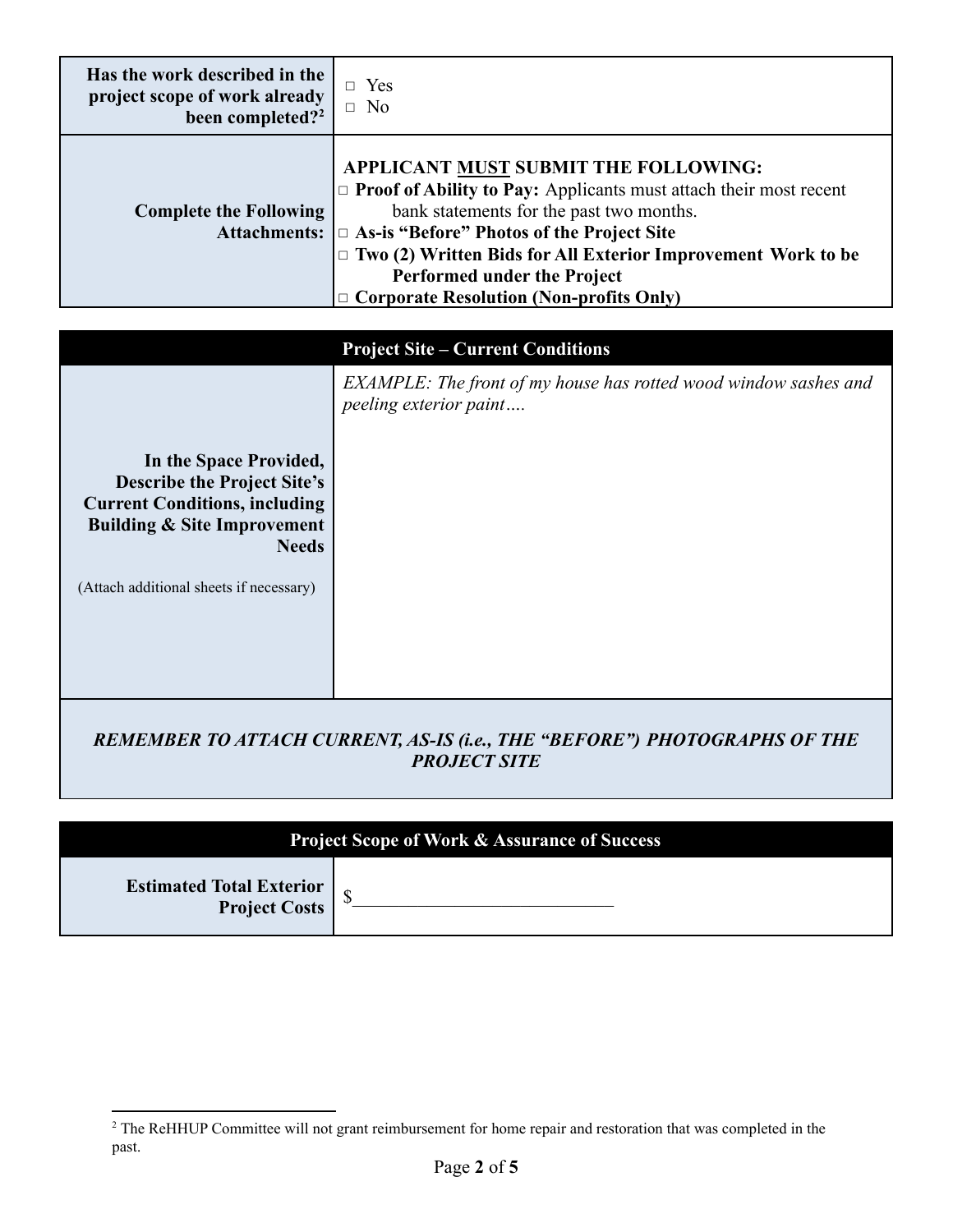| In the Space Provided,<br><b>Describe the Exterior</b><br><b>Improvement Project's</b><br>Scope of Work*                                  | EXAMPLE: I will hire XYZ Company to replace my rotted wood<br>window sashes and I'm going to hire ABC Corp. to paint the exterior of<br>my house                                        |
|-------------------------------------------------------------------------------------------------------------------------------------------|-----------------------------------------------------------------------------------------------------------------------------------------------------------------------------------------|
| (Attach additional sheets if necessary)                                                                                                   |                                                                                                                                                                                         |
| * If the exterior work is<br>part of a larger renovation<br>project at the Project Site,<br>please describe other<br>planned improvements |                                                                                                                                                                                         |
|                                                                                                                                           | Project Scope of Work & Assurance of Success - cont.                                                                                                                                    |
| In the Space Provided,<br><b>Describe the Applicant's Plan</b><br>to Accomplish the Project                                               | EXAMPLE: I plan to hire XYZ Company within two weeks of receiving<br>a ReHHUP award, with the work to be completed after another two<br>weeks, and then ABC Corp. will paint after that |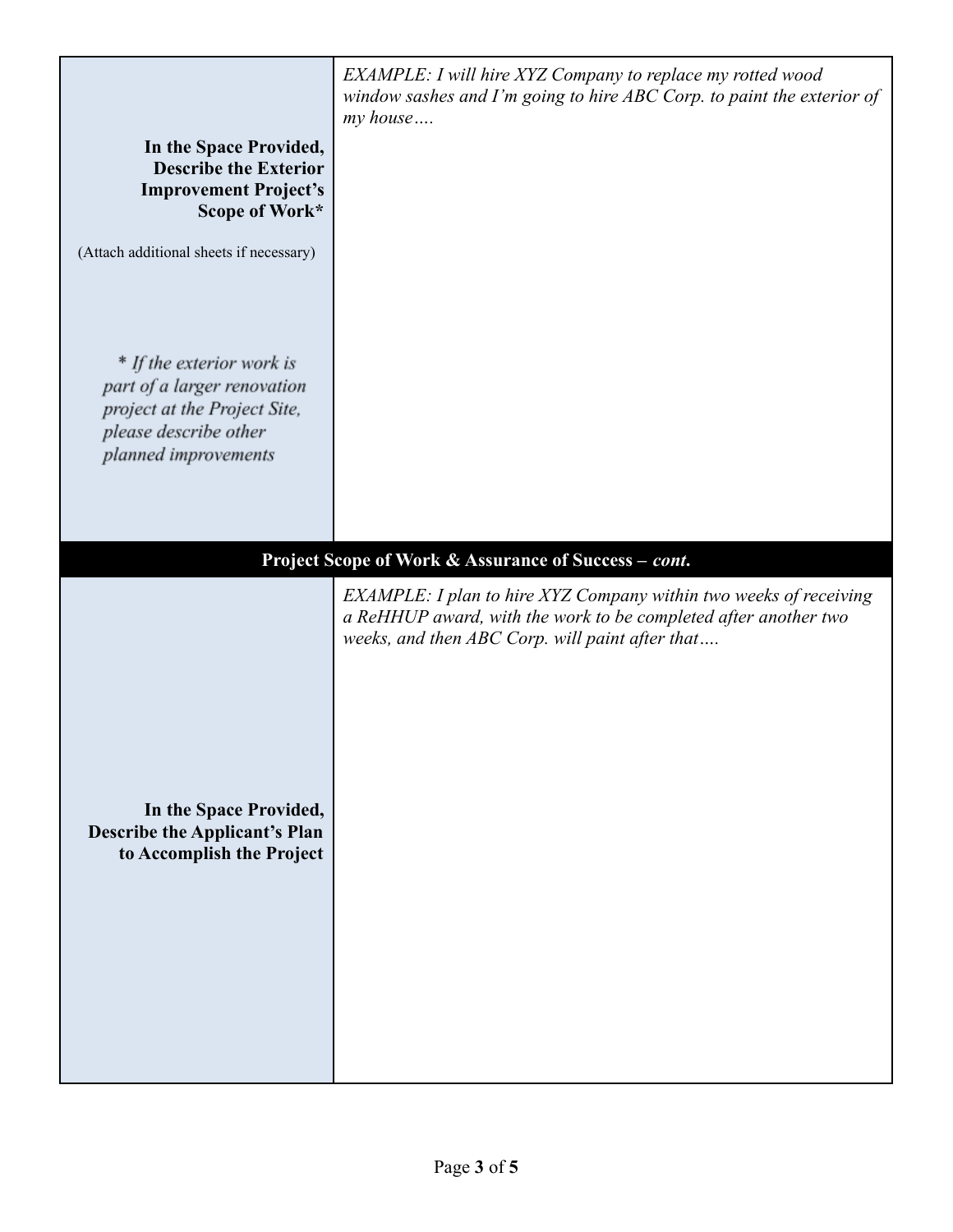| In the Space Provided,<br><b>Describe the Materials to be</b><br>used in the Project** | EXAMPLE: I plan to use Benjamin Moore paint, matte finish, Toadstool<br>Gray, in painting the exterior |
|----------------------------------------------------------------------------------------|--------------------------------------------------------------------------------------------------------|
| ** Applicant may also<br>present physical examples<br>of materials to be used          |                                                                                                        |

## *APPLICANT MAY ATTACH SCHEMATIC DESIGNS AND/OR DRAWINGS (i.e., THE "AFTER") FOR THE EXTERIOR IMPROVEMENT PROJECT*

| <b>Project Work Bids</b>                                                                                                          |                                                                                                                                                                                                                                                                                                                                                                                                            |  |
|-----------------------------------------------------------------------------------------------------------------------------------|------------------------------------------------------------------------------------------------------------------------------------------------------------------------------------------------------------------------------------------------------------------------------------------------------------------------------------------------------------------------------------------------------------|--|
| <b>Attach Two (2) Written Bids for</b><br><b>All Exterior Improvement</b><br><b>Work to be Performed under</b><br>the Project $3$ | Applicant must supply at least two (2) written bids for the work to be<br>performed. Applicants must ensure that both bids are based on the same<br>work (example: if Bid 1 is for tuckpointing, window replacement, and<br>flashing, Bid 2 must also be for same scope of services)<br>NOTE: Although ReHHUP awards are calculated only per the<br>lowest bid, Applicants are free to accept higher bids. |  |
|                                                                                                                                   |                                                                                                                                                                                                                                                                                                                                                                                                            |  |
| <b>Construction Schedule</b>                                                                                                      | Approximate date work to be<br>Approximate date work to begin:<br>completed:<br>In all cases, ReHHUP-assisted construction must be completed within<br>24 months of making application                                                                                                                                                                                                                     |  |

<sup>&</sup>lt;sup>3</sup> If qualified to do so, the Applicant may perform the improvement work. But note that ReHHUP funds cannot be used to compensate you for your labor or the labor of family, friends or employees; in such instances, ReHHUP can be used only to pay for materials.